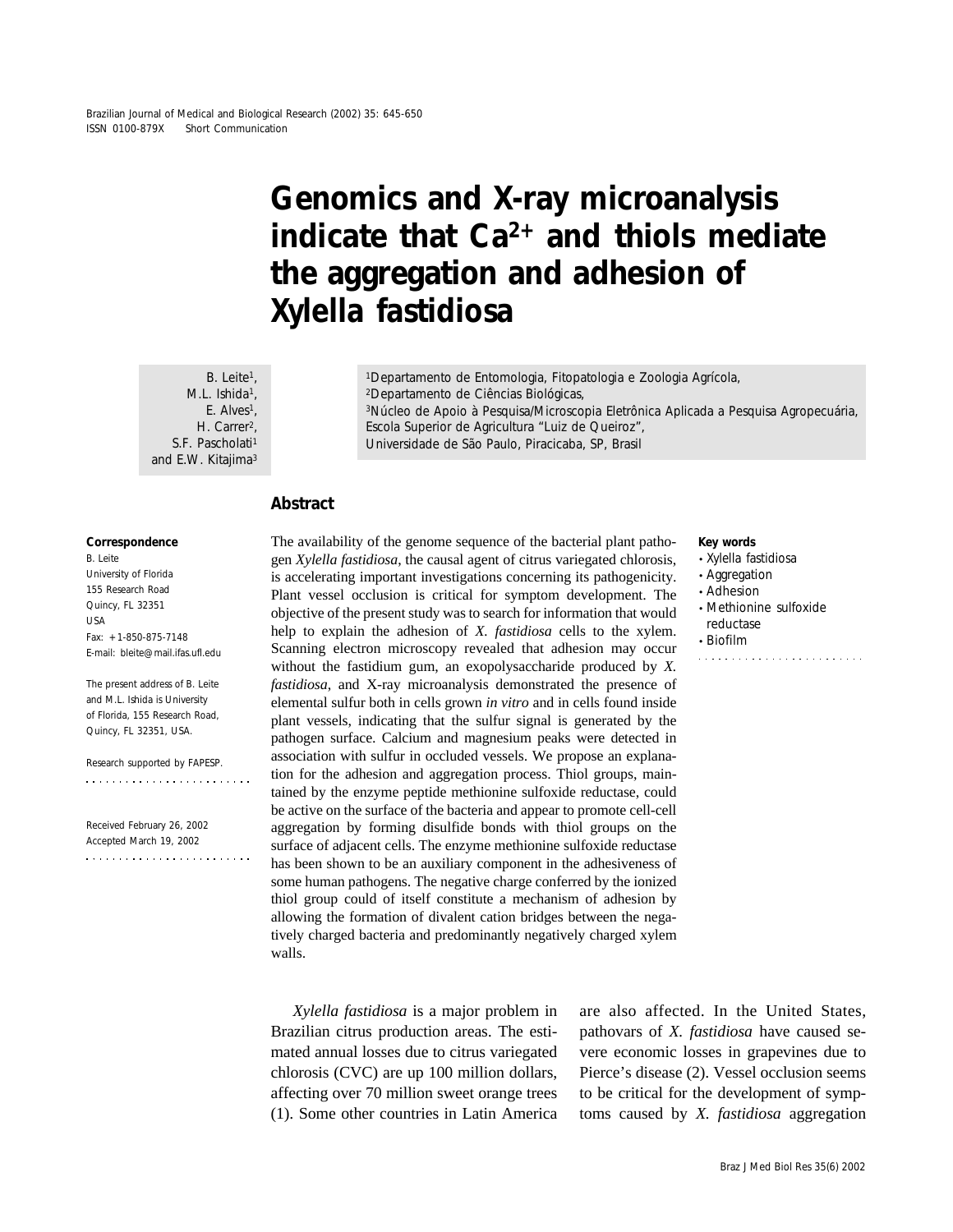inside the xylem. The fastidium gum (3) released by *X. fastidiosa* cells has been reported to play a central role in the clumping of these bacteria and has been previously assumed to be directly involved in adhesion (4). The role of fastidium gum in adhesion was investigated by examining occluded vessels by scanning electron microscopy (SEM). The images generated revealed that most cells are not immersed in the fastidium gum (Figure 1A). SEM examination of the surface of a microscope slide that was immersed in a culture flask and kept there for 20 days under constant shaking showed similar results (Figure 1B), i.e., one cell layer adhered to the glass surface without the fastidium gum. This was considered to be the beginning of a biofilm formation.

The bacterial biofilm is a community of microorganisms mobilized on a given sur-



vessel (D) did not exhibit the sulfur signal, but calcium was frequently present. Graphs *C* and *D* have the same ordinate scale, 40 counts per second. The fastidium gum (G) shows strong carbon and oxygen signals and in graph *E* the carbon peak reaches 1300 counts per second. Bar (F) = 2 µm. Bar (G) = 6 µm. Methodology: X-ray microanalysis was performed in cross sections of lyophilized leaf petioles coated with carbon and observed under a ZEISS 940 A microscope equipped with an EDX Oxford system for X-ray detection and spot analysis. The data are representative of repeated preparations performed with tissues from distinct infected plants. Uninfected xylem vessels were used as control specimens.

Figure 1. *A*, *Xyllela fastidiosa* occluding citrus xylem vessels. Scanning electron microscopy of citrus xylem vessels partially occluded by the plant pathogenic bacterium *X. fastidiosa*, the causal agent of citrus variegated chlorosis. Notice the presence of extracellular polysaccharides (fastidium gum) in the vessel lumen (arrow). Bar = 5 µm. *B*, *X. fastidiosa* adhered to a glass slide. The figure shows a group of *X. fastidiosa* cells on an artificial surface, a standard glass microscope slide. Slides were inserted into culture flasks for 20 days. *X. fastidosa* spontaneously formed colonies on the glass surface, even though the flask was permanently under shaking. Different degrees of biofilm development can be visualized in this image, a single cell layer on the border and double-layered cells in the center. It is interesting to notice the absence of extracellular polysaccharide surrounding the bacterial cells. Bar = 3 µm. Energy dispersive X-ray microanalysis of the citrus vessel occluded by *X. fastidiosa* and the isolated fastidium gum. The X-ray probe was pointed at an occluded vessel (F) and the spectrum was recorded (C). A very strong calcium signal was detected, accompanied by sulfur and by the divalent ions calcium and magnesium. Points selected away from the occluded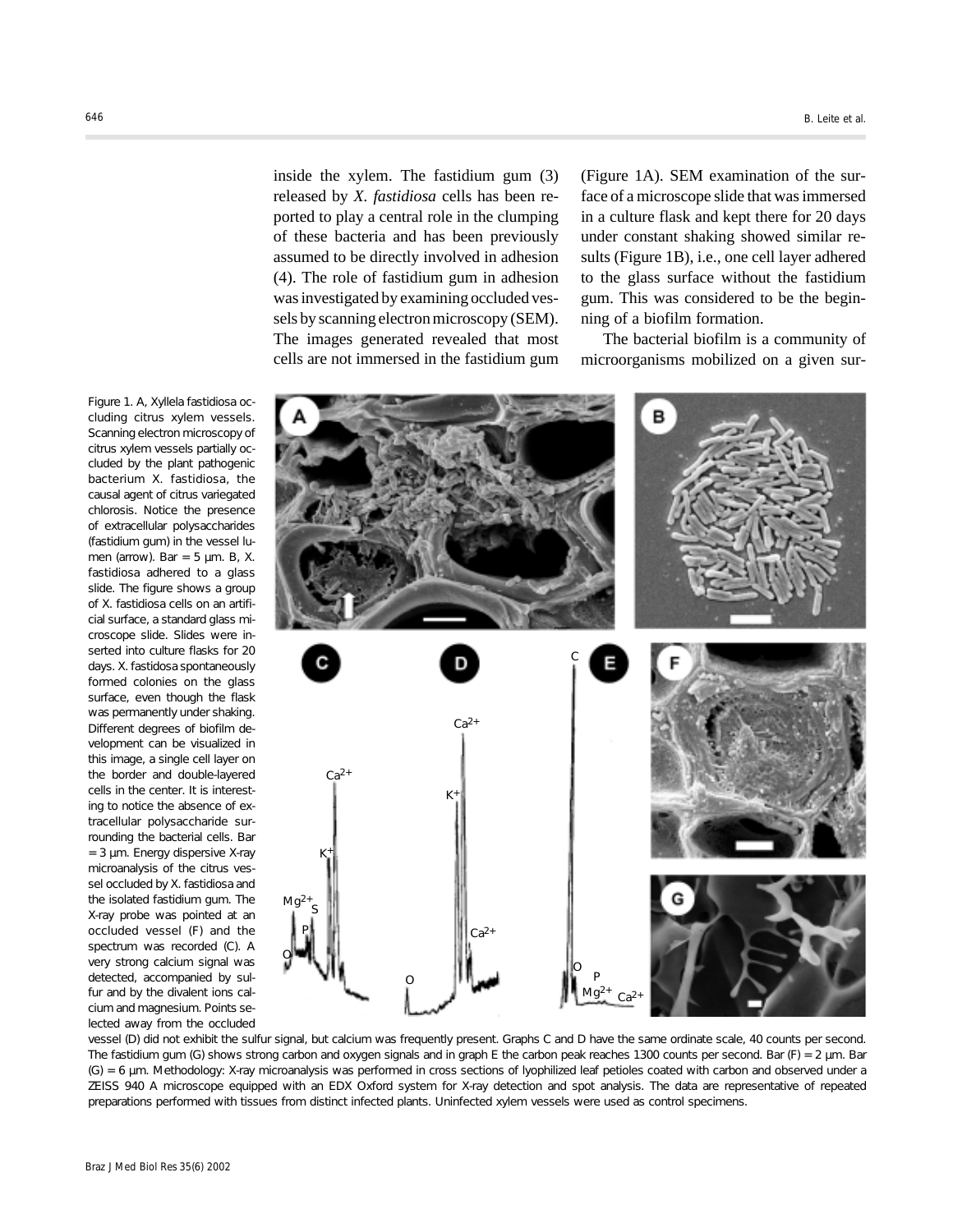face, which improves their chances for survival in the environment. The biofilm begins with a single cell layer followed by the deposition of additional layers and by an increase in exopolysaccharide (EPS) production (5). Our findings agree with the predicted stages and suggest that the fastidium gum is not essential in the preliminary steps of *X. fastidiosa* biofilm formation. In a recent study, Danese and collaborators (6) showed that the adhesion of *Escherichia coli* K12 was not influenced by the lack of EPS production. A mutant of *E. coli* incapable of producing colanic acid, an EPS, was tested for biofilm formation against the wild type. Both the mutant and the wild type *E. coli* adhered to a polyvinylchloride surface. However, only the wild type developed a multilayered biofilm. These investigators concluded that the lack of EPS production affected the biofilm architecture, but not the cell adhesion. Similarly, our results indicate that *X. fastidiosa* adhesion is primarily dependent on the ability of the bacterium to get in contact with other cells and substrates relying solely on their surface characteristics.

Subsequently, SEM coupled with X-ray microanalysis ( $EDS$  = energy dispersive X- ray spectrometry) was performed to compare the elemental composition of the fastidium gum obtained from cultures of *X. fastidiosa* and the elemental composition of occluded vessels (Figure 1C-G)*.* EDS allows the detection and identification of the X-rays produced by the impact of the electron beam on the sample, thereby allowing qualitative and quantitative elemental analysis. The analysis is limited to the electron beam penetration, which is usually 1 to 5 micra, and therefore only the surface elemental constitution is determined. As expected, most of the fastidium gum (Figure 1G) exhibited carbon and oxygen as major peaks (Figure 1E). Occluded vessels (Figure 1F) consistently exhibited calcium, magnesium and sulfur (Figure 1C), contrary to surrounding vessel areas, in which the sulfur signal was absent (Figure 1D). Since the occluded vessel contained cells and a previous experiment showed that *X. fastidiosa* cells alone exhibited sulfur (data not shown), we think it is reasonable to conclude that the sulfur signal is generated on the bacterial surface.

Two questions were raised by these results: i) If the adhesive material from these two different organisms has the presence of sulfur in common, what is the role of sulfur



Figure 2. Model proposed to explain adhesion and aggregation of *Xylella fastidiosa*. In scheme *A* an *X. fastidiosa* cell (Xf) is placed in contact with the xylem surface (XS) and with another bacterial cell. All potential points of adhesion are represented. In the interaction between *X. fastidiosa* cells and the XS hydrophobic interactions occur between hydrophobic (Hp) portions on both sides and additional interactions occur between the surface sulfur (sulfhydryl groups) and charges localized on the xylem side (S-? S-+) directly or bridged by calcium and magnesium (S-Ca-COO- , S-Mg-COO- ). In contrast, cell-to-cell adhesion is believed to be mediated by hydrophobic interactions as just described, by the formation of disulfide bonds (S-S) and by sulfur groups bridged by divalent ions (S-Ca-S, S-Mg-S). The situation described in *B* involves multilayered deposition of cells supported by the architecture provided by exopolysaccharides, with the fastidium gum being represented by the shadowed area.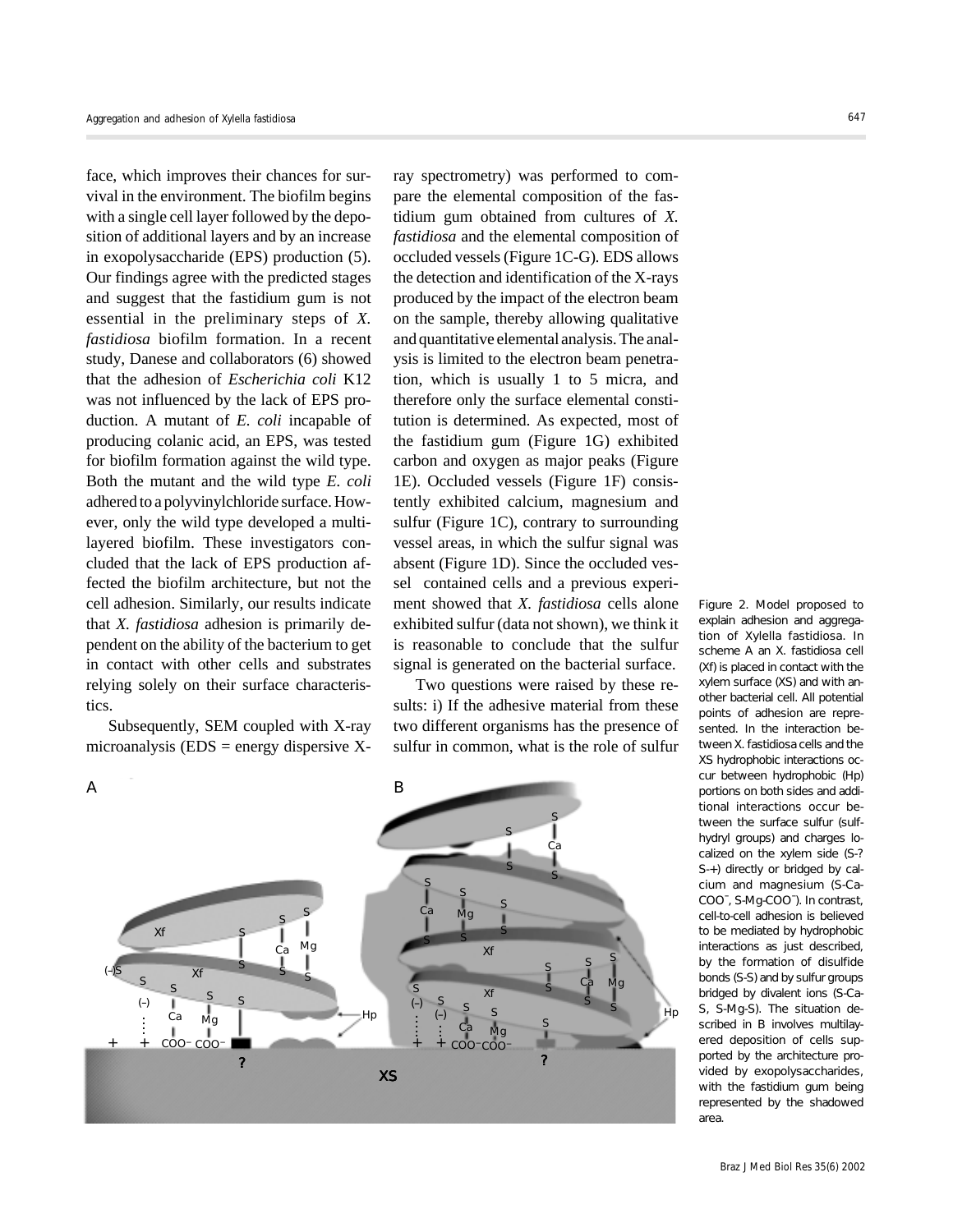in adhesion? ii) In addition to giving a negative charge to the bacterial surface, characteristic of several microorganisms (7,8), how would sulfur provide adhesive properties to a microorganism surface?

 Assays with Sephadex ion-exchange resins, DEAE (positive charges) and carboxymethyl (negative charges) indicated that *X. fastidiosa* cells are more attracted to positively charged DEAE (data not shown). These results are consistent with our hypothesis that the majority of charges on the surface of *X. fastidiosa* are negative. Other pathogens, such as *E. coli* K12 have negatively charged surfaces (8). Cooper and collaborators (9), also using X-ray microanalysis to study cacao (*Theobroma cacao*) vessels occluded by *Verticillium dahlia*, observed peak patterns similar to those obtained for *X. fastidiosa*occluded vessels. These investigators concluded that sulfur was involved in the resistance response of cacao plants to *V. dahlia* by assuming that the plant produced and accumulated sulfur in the form of cyclooctasulfur  $(S_8)$  to resist the fungal attack. However, in the case of *X. fastidiosa*, the sulfur signal is due to the physical presence of the pathogen and is not a localized plant response. If the sulfur were part of a general metabolic stress response it would also be present in vessels in which the pathogenic organism could not be seen *in situ*. With proper stimulation, a general response would affect both infected and non-infected areas through signaling and sulfur would be detected in the surrounding vessel areas. Recently, the adhesive material obtained from *Colletotrichum graminicola* conidia was also shown to exhibit calcium and sulfur, even after extensive dialysis (10).

 In support of these data, the study of the *X. fastidiosa* genome revealed the presence of open reading frames with high homology to several proteins involved in adhesion (4). The enzyme denoted methionine sulfoxide reductase (MsrA; EC 1.8.4.6) may be of particular importance. MsrA is an adhesion maintenance enzyme that helps maintain the adhesiveness of some human pathogenic bacterial cells. MsrA is recognized as having a broad substrate specificity and a general mechanism of action controlling a variety of proteins (11). However, the best known substrate for MsrA is oxidized methionine (12).

The influence of thiol (SH) groups on the adhesiveness of some human pathogenic bacteria has been evaluated. Strains of *Streptococcus pneumoniae*, *Neisseria gonorrhoeae* and *E. coli* mutants, that lack the capacity to produce MsrA, exhibited reduced ability to adhere when compared to their respective wild type strains (13). Many research groups have been working with the adhesive properties of thiols such as the generation of mucoadhesive polymers with thiol groups (14) and adherence of human polymorphonuclear leukocyte (15). The enhancement of human polymorphonuclear leukocyte adhesion was demonstrated to be dependent on constitutive peripheral SH groups, CD11/C18 integrins (adhesins) and extracellular calcium. The bacterium *Thiobacillus ferrooxidans* was also shown to adhere by means of thiol groups. A 40-kDa surface protein, which strongly binds elemental sulfur, was isolated from the bacterial flagella (16). The *X. fastidiosa* genome contains some surface proteins (Hsf-like) and type 4 fimbriae which could be the targets for MsrA activity.

A model to explain the adhesion of *X. fastidiosa* to xylem vessels was elaborated and is summarized in Figure 2. The first step of adhesion occurs when the *X. fastidiosa* cell surface and xylem cell wall are attracted only by surface characteristics. In this manner, the presumed negatively charged surface of *X. fatidiosa* could be attributed to the presence of sulfur, as suggested for *Mycobacterium bovis* (17). In this context, calcium and magnesium (divalent cations) would be able to bridge negatively charged substrates on the xylem wall and on the *X. fastidiosa* surface. It is not surprising that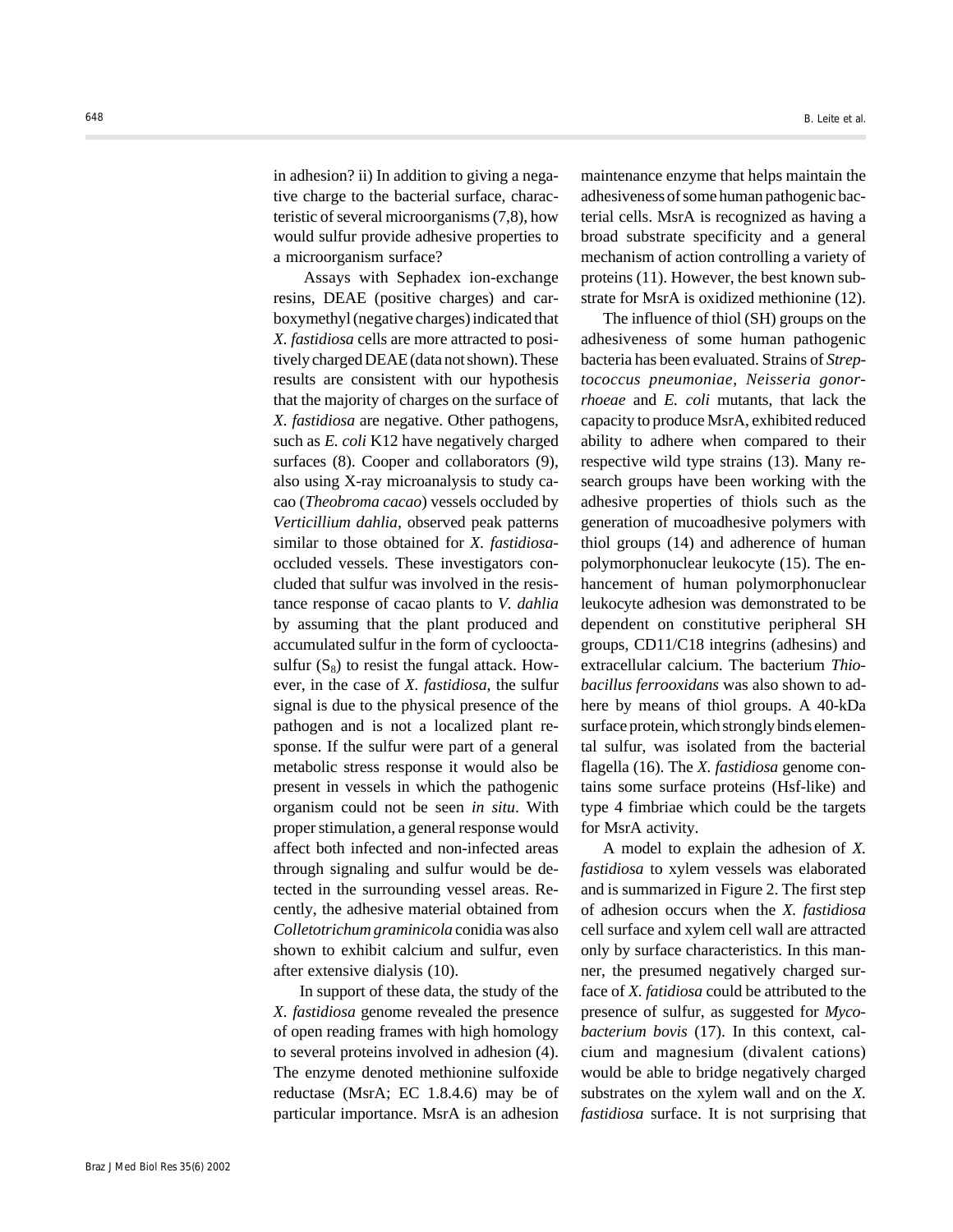diseased leaves of *Vitis vinifera* were found to have accumulated  $Ca^{2+}$  and  $Mg^{2+}$  (18), similar to what was demonstrated for occluded citrus vessels (Figure 1C and F). The high density of negative charges may attract several cations such as  $Ca^{2+}$  and  $Mg^{2+}$ , which are more tightly associated with the negative charges on the cell walls than monovalent cations, such as  $K^+$  and Na<sup>+</sup> (19). Zinc is sometimes detected in the elemental profile of *X. fastidiosa* aggregates (data not shown). Zinc sequestration may possibly explain the symptoms of zinc deficiency in the CVC syndrome. The putative existence of an adhesion maintenance enzyme such as MsrA that would maintain the thiol groups with active adhesive properties is another facet of the adhesion model, explaining how cells adhere to a substrate or to other cells, while calcium would form bonds between negative surfaces and negatively charged pathogen cells (20). In addition, negative sulfur moieties may directly form bonds with positively charged portions of the host tissue. This hypothesis and/or the existence of other forces (such as hydrophobicity) or other charge sources may also be true.

We propose a detailed investigation of the

nutrient status of the xylem fluid, which may be interfering with disease development. This proposition seems to be highly justified and is supported by the fact that xylem cell walls contain fixed negative charges resulting from dissociated polygalacturonic acid, yielding COO- groups (19). The extent and importance of each adhesion/aggregation component has yet to be evaluated.

In summary, our results open an avenue of investigation concerned with the adhesion of plant pathogens involving sulfur, calcium, magnesium and MsrA. The study of xylem chemistry may be of significant importance to understand resistance and/or susceptibility to *X. fastidiosa*. The combination of genomic information and classical research methodologies should uncover the mechanisms of pathogenicity.

## **Acknowlegments**

We would like to acknowledge Drs. Felipe Rodrigues da Silva and Paulo Arruda, Universidade Estadual de Campinas, for providing a fastidium gum sample for X-ray microanalysis.

### **References**

- 1. Monteiro PB, Teixeira DC, Palma RR, Garnier M, Bove JM & Renaudin J (2001). Stable transformation of the *Xylella fastidiosa* citrus varigated chlorosis strain with *oriC* plasmids. *Applied and Environmental Microbiology*, 67: 2263-2269.
- 2. Davis MJ, Purcell AH & Thomson SV (1978). Pierce's disease of grapevines: isolation of the causal bacterium. *Science*, 199: 75-77.
- 3. Silva FR, Vettore AL, Kemper EL, Leite A & Arruda P (2001). Fastidium gum: the *Xylella fastidiosa* exopolysaccharide possibly involved in bacterial pathogenicity. *FEMS Microbiology Letters*, 203: 165- 171.
- 4. Simpson AJ, Reinach FC, Arruda P et al. (2000). The genome sequence of the

plant pathogen *Xylella fastidiosa*. *Nature*, 406: 151-157.

- 5. Watnick P & Kolter R (2000). Biofilm, city of microbes. *Journal of Bacteriology*, 182: 2675-2679.
- 6. Danese PN, Pratt LA & Kolter R (2000). Exopolysaccharide production is required for the development of *Escherichia coli* K-12 biofilm architecture. *Journal of Bacteriology*, 182: 3593-3596.
- 7. Buck JW & Andrews JH (1999). Localized, positive charge mediates adhesion of *Rhodosporidium toruloides* to barley leaves and polystyrene. *Applied and Environmental Microbiology*, 65: 2179-2183.
- 8. Fletcher JN, Saunders JR, Embaye H, Obedra RM, Batt RM & Hartr CA (1997). Surface properties of diarrhoeagenic

*Escherichia coli* isolates. *Journal of Medical Microbiology*, 46: 67-74.

- 9. Cooper RM, Resende ML, Flood J, Rowan MG, Beale MH & Potter U (1996). Detection and cellular localization of elemental sulphur in disease-resistant genotypes of *Theobroma cacao*. *Nature*, 379: 159-162.
- 10. Leite B, Ishida ML, Alves E, Pascholati SF & Sugui JA (2000). Detection of calcium in the adhesive material obtained from the plant pathogen *Colletotrichum graminicola*: X ray microanalysis (EDS) evidence. *Proceedings of Microscopy and Microanalysis*, 6: 698-699.
- 11. Brot N & Weissbach H (2000). Peptide methionine sulfoxide reductase: biochemistry and physiological role. *Biopolymers*, 55: 288-296.